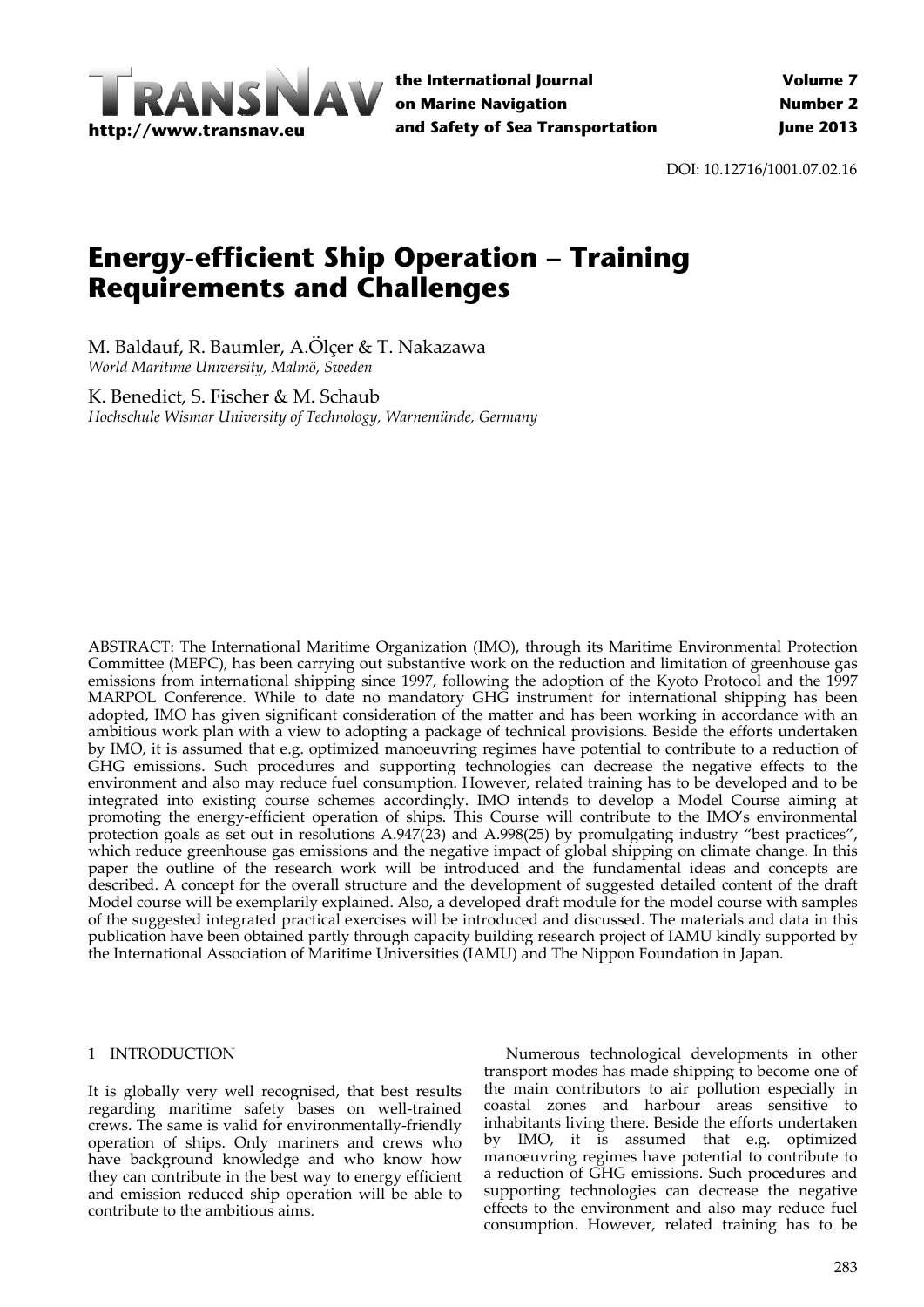developed and to be integrated into existing course schemes accordingly.

The International Maritime Organization (IMO), through its Maritime Environmental Protection Committee (MEPC), has been carrying out substantial work to provide the fundamental conditions for the reduction and stepwise limitation of greenhouse gas emissions from international shipping since 1997, following the adoption of the Kyoto Protocol and the 1997 MARPOL Conference. While to date no mandatory GHG instrument for international shipping has been adopted, IMO has given significant consideration of the matter and has been working in accordance with an ambitious work plan with a view to adopting a package of technical provisions (i.a. see Roche, 2009).

Further to those and other efforts IMO initiated the development of training framework supporting the introduction of ship energy efficiency management plans (SEEMP) but also to promote adequate operations of ships.

In this paper the outline of the research work to develop training frameworks will be introduced and the fundamental ideas and concepts are described. The overall structure and the development of detailed content of a draft Model course will be exemplarily explained. Also, the developed draft modules for the model course and samples of the suggested integrated practical exercises will be introduced and discussed. One example and test results for an integrated simulation‐based training module of the course are presented.

Some parts of the conceptual analysis behind the presented materials build on earlier work (as e.g Magnusson, Fridell & Ingelsten, 2012; Winnes & Fridell, 2010 and Baldauf, Pourzanji, Brooks, de Melo and Benedict (2012)), which was performed to analyse ship emissions and to investigate potential counter measures by ship crews.

# 2 BACKGROUND AND PRESENT SITUATION

### 2.1 *The work of IMO and the Protection of the Marine Environment*

The IMO as the main international body is the driving force that has taken the responsibility for developing and adopting globally binding rules, regulations and guidance not only on safety and efficiency of ships but also on the protection of the marine and atmospheric environment from shipping operations. The work of the organisation's subjects related to the protection of the marine environment ranges from pollution prevention (including e.g. MARPOL) over pollution preparedness and response (e.g. OPRC 90), ballast water management and anti‐fouling systems up to ship recycling and also covers special programmes and initiatives (like e.g. the 'GloBallast' initiative or the 'Marine Electronic Highway' demonstration project). All the initiatives and developed and adopted conventions and guidance are subject to training of the personnel involved in maritime transportation. Seafarers should be made aware of the conventions and their objectives. Without the participation of the frontline operators of

the shipping industry, the implementation of the Conventions cannot be achieved properly. The integration of the environmental standards in the daily work practices onboard should ensure the implementation of the requirements.

The backbone of maritime training and education is IMOʹs International Convention on Standards of Training, Certification and Watchkeeping for Seafarers (the STCW Convention), and its associated Code which were firstly adopted 7 July 1978 and set into force on 28 April 1986. There were numerous reviews and amendments. The latest and most important amendment of the convention and the code were adopted in June 2010 with substantial revisions and important changes of the training content and standards. These amendments were set into force by 1st January 2012. Among the significant number of changed subjects by the Manila amendments also new requirements for marine environment awareness training is mentioned (Bai, Jun, Zhang, Bin, Yu Jiajia, (2012).

New requirements about enhancing the protection of the marine environment are proposed and are addressed in "Chapter II Master and deck department" and "Chapter III Engine department". Consequently training and education for all mariners are concerned. Education and training courses should introduce knowledge of protection of the marine environment in order to enhance seafarers' consciousness. This requirement is accompanied by general requirements regarding the adjustment of existing MET management systems, teaching equipment and content as well as promoting teaching levels.

Beside the general requirements regarding the standards of training to be implemented into the course schemes for captains, engineers, deck and engine officers there are several model courses covering aspects of the protection of the marine environment. In the following chapters the Model course on energy efficient ship operation will be considered in more detail.

## 2.2 *Development of a Draft Model course for Ship Energy Efficient Management Planning*

With the specific focus on the reduction or limitation of greenhouse gas emissions from international shipping, IMO has given significant consideration of the matter and has been working in accordance with an ambitious work plan with a view to adopting a package of technical provisions to include among others:

- an energy efficiency design index (EEDI) for new ships;
- an energy efficiency operational indicator (EEOI), which will enable operators to measure the fuel efficiency of an existing ship and, therefore, gauge the effectiveness of any measure adopted to reduce energy consumption; and
- a Ship Energy Management Plan (SEMP) that incorporates guidance on best practices, to develop onboard their specific vessel, which include improved voyage planning, speed and power optimization, optimized ship handling, improved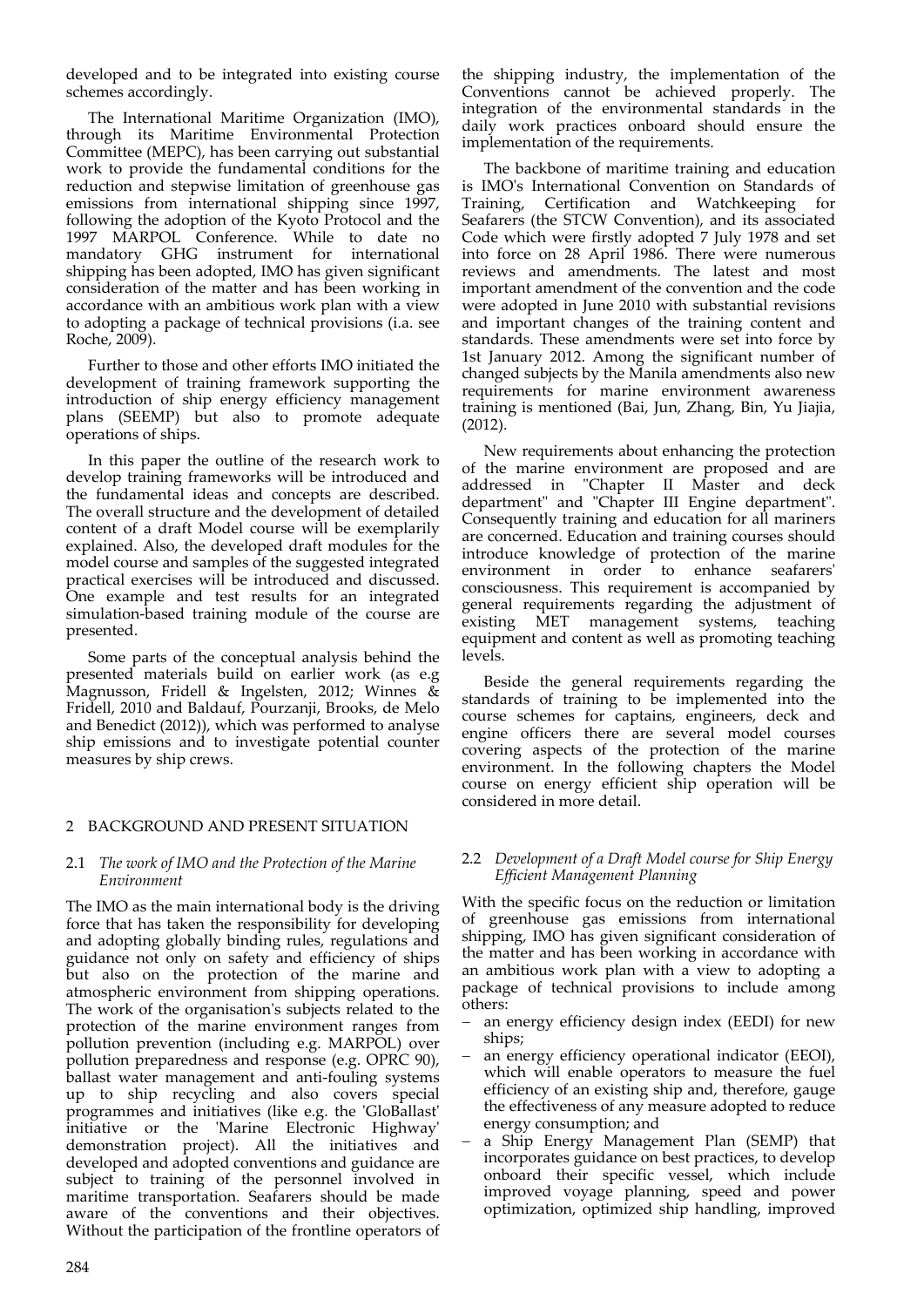fleet management and cargo handling, as well as energy management.

It is in continuation of such efforts that it is intended to develop a Model Course aiming at promoting the energy‐efficient operation of ships. The Course will contribute to the IMO's environmental protection goals as set out in resolutions A.947(23) and A.998(25) by promulgating industry "best practices", which reduce greenhouse gas emissions and the negative impact of global shipping on climate change.

Consequently the IMO Secretariat at its  $60<sup>th</sup>$  session of the Marine Environment Protection Committee has commissioned World Maritime University to develop a draft model course for energy efficient operation of ships.

Based on literature and database reviews, questionnaires, interviews with stakeholders and further data collection a draft model course has been developed and submitted to IMO MEPC. This draft contains additionally and some kind unique a set of examples for practical activities by which both theoretical knowledge and practical skills can be easily obtained by participants to the course.

The initial course development was mainly be based on the introduced management tool of a Ship Energy Efficiency Management Plan (SEEMP) as agreed and circulated by MEPC 59/24 (Annex 19) as well as on the Guidance for the development of a SEEMP as agreed and distributed in MEPC.1/Circ.683.

Performed survey studies have shown that there have already been many courses or materials in terms of the energy‐efficient operation of ships mainly developed by classification societies and shipping companies in the world. Though each of them is well developed and recognised as a good reference for the model course, the final draft model course submitted to IMO doesn't contain contents of those materials developed by them in order to avoid the issues on the copyright protection as well as confidentiality.

On the basis of the draft model course associated materials should be updated from time to time to introduce the latest development and situations in the shipping industry as well as the requirement of the related IMO instrument in terms of energy efficient operation of ships. Therefore, the final draft of the model course contains only the core part for the energy efficient operation of ships.

The developed draft outline of the model course suggested to MEPC for further discussion is given in Table 1.

The draft course outline, submitted to MEPC, clearly states that its main purpose is to assist Maritime Education and Training institutions as well as their teaching staff in organising and introducing new training courses, or in enhancing, updating or supplementing existing training material, so that the quality and effectiveness of the training courses and materials may thereby be improved.

## 2.3 *Development of a Train‐the‐trainer course*

Beside the detailed development of a first draft outline for a training course on energy-efficient ship operation, which especially focuses on the onboard implementation of practical measures to ensure energy efficiency and reduced emissions of greenhouse gases.

The draft model course was developed mainly on the basis of the introduced management tool of a Ship Energy Efficiency Management Plan (SEEMP) as agreed and circulated by MEPC 59/24 (Annex 19) as well as on the Guidance for the development of a SEEMP as agreed and distributed in MEPC.1/Circ.683.

The draft serves as a starting point and should be further developed with experience gained by shipping companies and to support the distribution of good and innovative practices to implement sustainable energy efficient operation of ships and shipping companies.

As a continuation and accompanying measure the IMO also supported and drove forth the development of a train‐the‐trainer course on greenhouse gas emissions. Among others, this initiative was to accelerate the process of distribution of knowledge and good practices to all IMO member states.

The course development aimed at a training package to promote energy efficiency operations in shipping and is performed to provide a trainer's as well as a trainees manual, samples of presentations for use in lectures and seminars and a generic delivery guidelines. The course development also included a phase for testing the package in order to ensure a common understanding of the issue and moreover to develop basic capacity among the developing regions.

One of the main goals of the development work was to provide a ready‐to‐use training package and its accompanying presentations which focus on GHG issues in shipping.

The five modules of the package are designed to be adaptable and focus on the operational issues relevant on board as well as ashore. The course comprises the following five modules:

- Module 1: The climate change and the international response;
- Module 2: From Management to Operation;
- Module 3: Port stay and its Impacts
- Module 4: En Route
- Module 5: Energy Efficiency Management Systems

These modules contains lectures and workshop seminars, including presentations, discussions and group works and are embedded by discussions to explain IMOʹs intentions, provision of pedagogical guidance to experts as well as feedback sessions.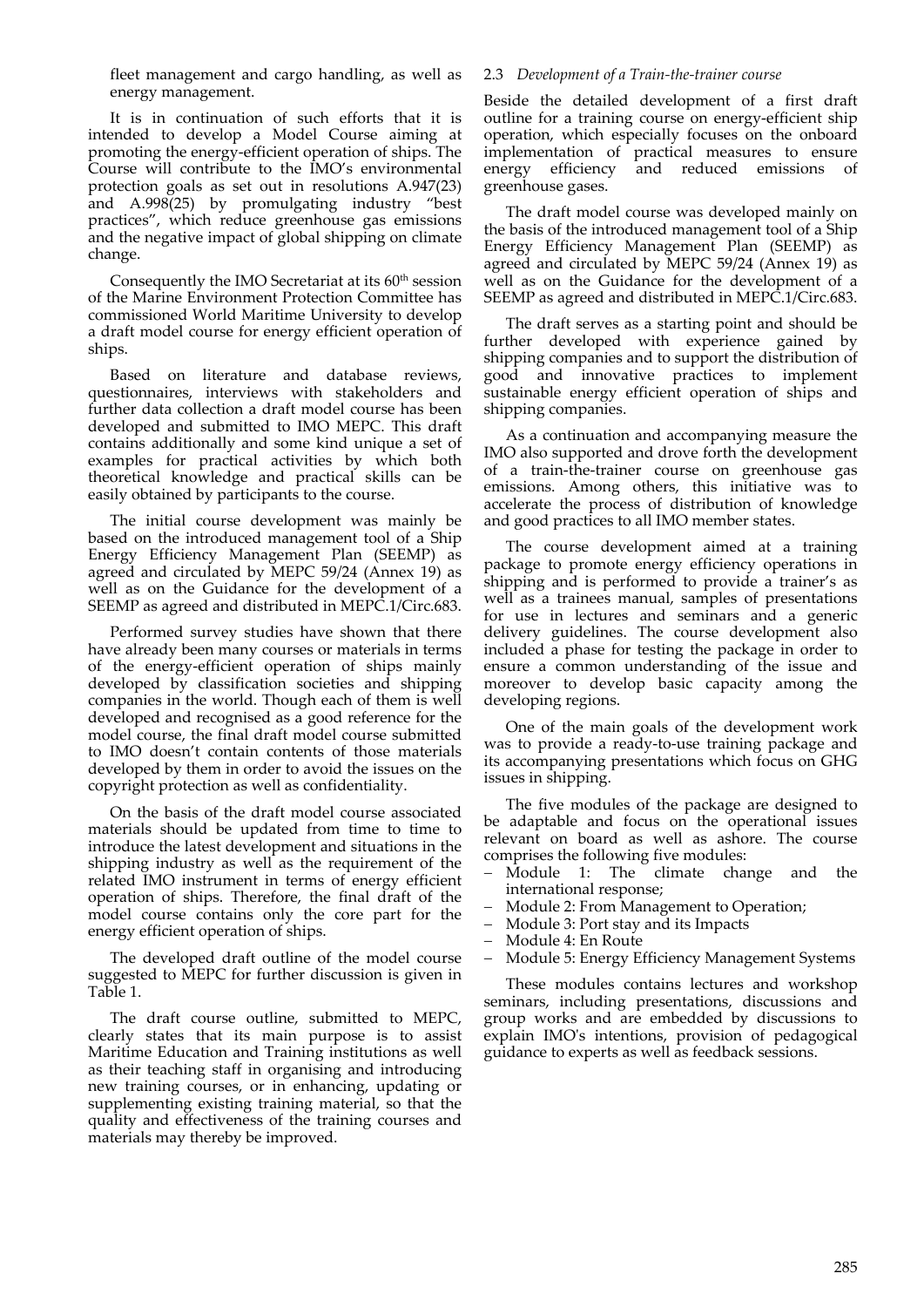Table 1. Outline of the draft IMO model course for "Energy Efficient Operation of Ships"

| ັ<br>Module & Task<br>Activity                                                                                                                                                                           | Course hours   | Lecture    | Practical |
|----------------------------------------------------------------------------------------------------------------------------------------------------------------------------------------------------------|----------------|------------|-----------|
| 1 Background                                                                                                                                                                                             | 4 hours        |            |           |
| Climate Change<br>1.1<br>1.2<br>IMO related work                                                                                                                                                         | 4              | 2.0<br>2.0 |           |
| 2 Guidance on best practices for fuel-efficient operation of ships                                                                                                                                       | 18 hours       | 14 hours   | 4 hours   |
| Section I: Fuel efficient operations<br>2.1<br>Improved voyage planning<br>2.2<br>Weather routing<br>2.3<br>Just in time<br>2.4<br>Speed optimization                                                    |                | 2.0        | 2.0       |
| 2.5<br>Optimized shaft power<br>Section II: Optimized ship handling<br>2.6<br>Optimum trim<br>2.7<br>Optimum ballast                                                                                     |                | 2.0        | 2.0       |
| 2.8<br>Optimum propeller and propeller inflow considerations<br>2.9<br>Optimum use of rudder and heading control system (autopilots)<br>Section III: Hull and propulsion system<br>2.10 Hull maintenance |                | 2.0        | 2.0       |
| 2.11 Propulsion system<br>2.12 Propulsion system maintenance<br>2.13 Waste heat recovery<br>Section IV: Management                                                                                       |                |            |           |
| 2.14 Improved fleet management<br>2.15 Improved cargo handling<br>2.16 Energy management<br>2.17 Fuel type                                                                                               |                | 2.0        | 2.0       |
| 2.18 Other measures<br>Section V: Other Issues<br>2.19 Compatibility of measures<br>2.20 Age and operational service life of a ship<br>2.21 Trade and sailing area                                       |                | 1.0        | 1.0       |
| 3 Application                                                                                                                                                                                            | 6 hours        |            |           |
| 3.1<br>Planning<br>Ship-specific measures<br>3.2<br>3.3<br>Company-specific measures<br>3.4<br>Human resource development<br>3.5<br>Self-evaluation and improvement<br>3.6<br>Voluntary reporting/review | 6              | 4.0        | 2.0       |
| 4 Implementation and Monitoring                                                                                                                                                                          | 2 hours        |            |           |
| 4.1<br>Implementation<br>4.2<br>Monitoring                                                                                                                                                               | $\overline{2}$ | 1.0        | 1.0       |
| Total Course hours<br>hours                                                                                                                                                                              | 30 hours       | 18 hours   | 12        |

The submitted draft clearly states that its main purpose is to assist training providers and their teaching staff in organising and introducing new training courses, or in enhancing, updating or supplementing existing training material, so that the quality and effectiveness of the training courses may thereby be improved.

## 3 PRACTICAL EXCERISES – ENHANCED SHIPHANDLING SIMULATION TRAINING FOR ENERGY EFFICIENT SHIP OPERATION

Five main subject areas for training have been defined in the draft model course on energy efficient ship operation and for each section practical activities are suggested. For instance "Fuel efficient operations" addresses the fields of voyage planning, weather routing as well as "Just-in-time" operations and can preferably be trained in ship handling simulation exercises.

The subject "Improved voyage planning" is foremost dedicated to the appropriate implementation of procedures according to IMO resolution A.893(21) (25 November 1999) – (and Chapter VIII of STCW Code) on voyage planning as this resolution provides essential guidance for the ship's crew and voyage planners. It is mentioned that the optimum route and improved efficiency can be achieved through careful planning and execution of voyages. Thorough voyage planning needs time, but a number of different software tools are available for planning purposes.

With respect to potential measures for green ship operation related to nautical departments, voyage planning and weather routing are seen as the "macro (planning) levelʺ for rather strategic decisions whereas manoeuvring planning is seen as the micro (planning) level belonging to tactical decisions of the ship navigation process.

"Just-in-time" practices are described with emphasize to good early communication with the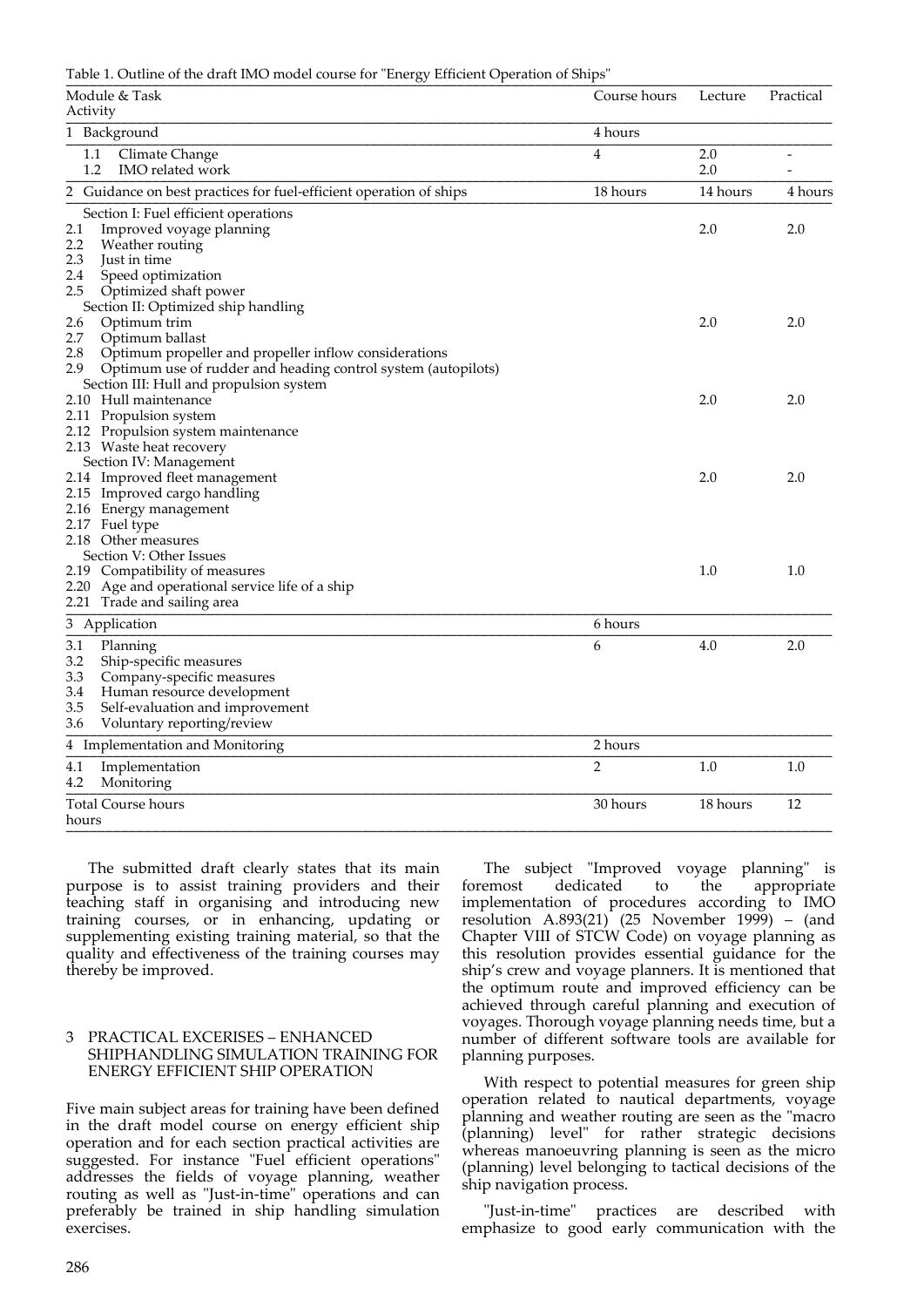next port. This should be an aim in order to give maximum notice of berth availability and facilitate the use of optimum speed where port operational procedures support this approach. Optimized port operation could involve a change in procedures involving different handling arrangements in ports. Port authorities should be encouraged to maximize efficiency, minimize delay, and produce reliable work schedule.

A sample should be given here for the section entitled "Optimized ship handling" where, among others, optimum trim and ballasting but also optimum propeller and propeller inflow optimum propeller and propeller inflow considerations and optimal use of rudder and heading control systems are addressed. These items have impact on manoeuvring performance on both the macro (voyage planning in open sea areas) and the micro (manoeuvre planning in coastal areas and harbour basins) planning level and therefore are also relevant for the development of simulation‐based training modules of such a training course.



Figure 1. Recorded tracks of real harbour manoeuvres of a ferry

From research studies into the application of advanced tools for enhanced manoeuvre planning in coastal areas, approaches to ports and even in harbour basins - specifically using Fast-Time-Simulation technologies for planning and monitoring purposes (Benedict, K.; Baldauf, M.; Fischer, S., Gluch, M. Kirchhoff, M.; 2009) ‐ it is known that detailed pre‐ planning of manoeuvres can significantly contribute to more energy-efficient ship operation in the harbour areas. Furthermore, as demonstrated in the simulations studies, there is clear potential for time as well as fuel savings and consequently also for the reduction of GHG emissions. Figure 1 depicts one section of a harbour area considered in a field study and additionally shows exemplarily the tracks of a ferry recorded onboard and ashore (synchronized VDR and AIS data) when manoeuvring in the harbour basin.

WINNES and FRIDELL (2010) have proven by direct measurements the emissions of both the main greenhouse gases  $NO<sub>x</sub>$  and  $CO<sub>2</sub>$  of vessels are significantly higher especially when they are manoeuvring in coastal areas and harbour basins.



Figure 2. Analysis of elementary manoeuvres of a ferry operating in a harbour basin (sample use of engines)

In the frame of the measurements of the combined field studies and simulation‐based experiments of the IAMU project "ProGreenShip" (Baldauf et al (2012)) it was analysed that the number of elementary manoeuvres (defined as each given command for rudder, thrusters, engine etc. to manoeuvre the ship) is very high. Also the intensity (in terms of the used energy) of the used steering equipment is on a high level. An example is shown in Figure 2: different graphs are shown representing times and the intensity of engine manoeuvres and illustrating that they were used relatively often and a high power rate.

## 4 INTEGRATION OF IMO COMPETENCE‐BASED TRAINING OBJECTIVES INTO SIMUATION **SCENARIOS**

As identified above, careful and thorough planning on macro (route optimisation including weather routeing) and micro level (optimisation of manoeuvring regimes in port approaches and harbour basins) are key elements for energy-efficient ship operation. Good planning needs experience and associated training.

Modern comprehensive improved voyage planning nowadays can be performed by using a dedicated software system providing processed information regarding e.g. currents, tidal streams, and impact of shallow water as well as weather and sea state). However systems depend on reasonable and intelligent use of the provided functions taking into account the actual and forecasted prevailing circumstances.

On the other hand experienced navigators are also using manuals containing graphs indicating the performance parameter information as e.g. about pitch handling, power, speed and fuel consumption under different loading conditions and for the two main types of fairways: deep and shallow water (Williamson, 2001).

A practical exercise on fuel efficient operation integrated into a course framework should make use of simulators or otherwise suitable equipped laboratories providing specific assistance systems as standalone version or integrated into a complex shiphandling simulator preferably connected to ship engine simulator.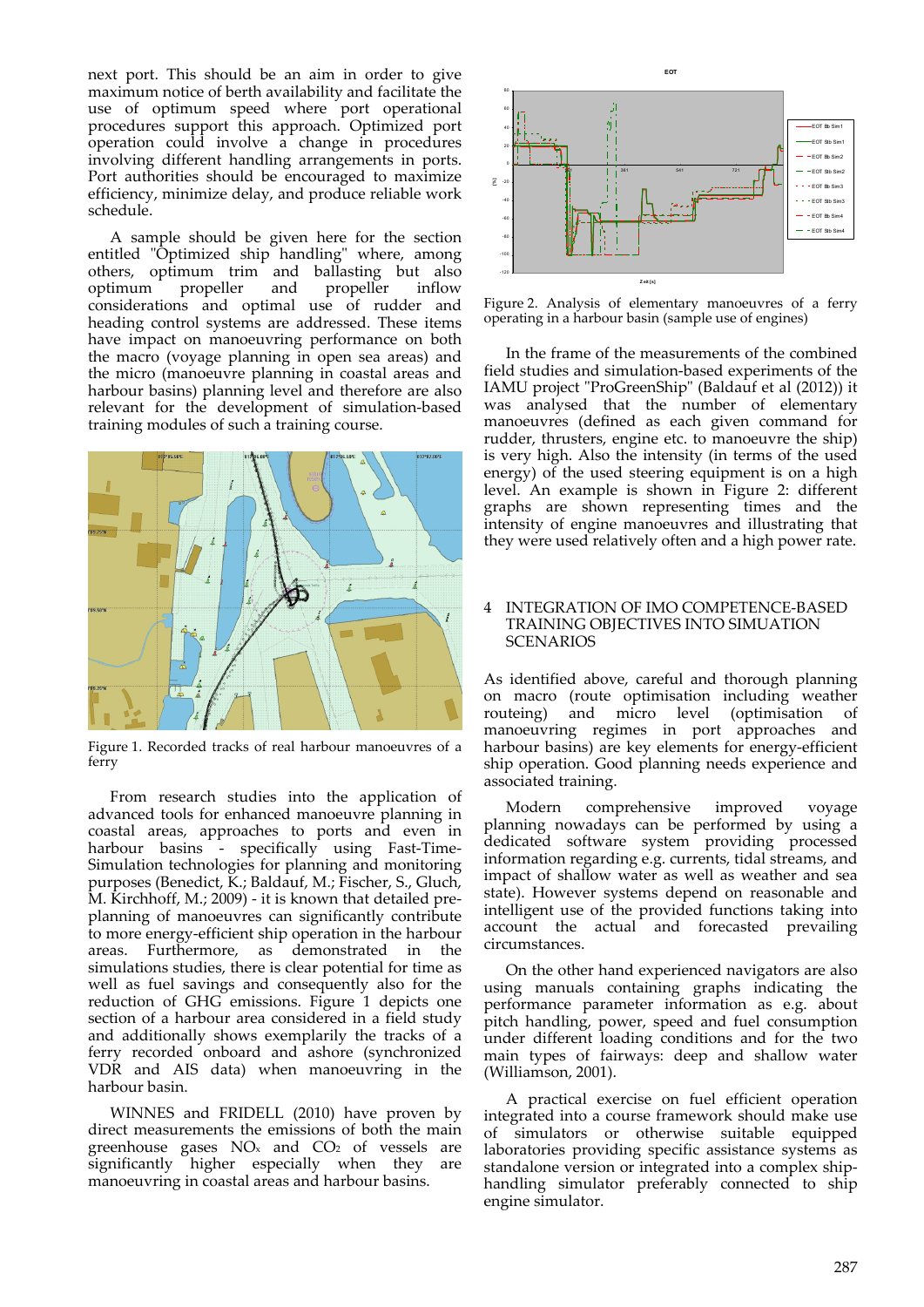In addition, there are also game-based simulators<br>available enabling demonstrating relationships enabling demonstrating relationships between power, speed, fuel consumption and CO2 emissions and furthermore allows savings that can be made when the power is adjusted to ETA, instead of sailing 100% to the destination and anchoring to avoid arriving too early. However, we have to consider that this practice is very often dictated by the ship's schedule and lack of reliable data concerning berth availability.

By applying the described methodology the principle framework of a practical simulation‐based exercise on fuel efficient ship operation is structured as exemplarily described below. The exercise framework allows for flexible integration of the suggested and other appropriate exercises into an applied IMO model course.

For a simulation‐based exercise dedicated to the micro level planning, it is suggested to integrate practical activities on the one hand to support optimized ship handling and to demonstrate effects of such actions regarding fuel saving, reduction of GHG emissions etc. and on the other hand to perform actions/tasks in simulation environment.

Practical activities on this subject can range from performing manual or desktop calculation exercises of specific case studies up to full‐mission simulation exercises.

As a sample exercise the ship operation when approaching a berth in a harbour is suggested. A potential frame for the sequence of events and tasks of such an exercise is given in Table 2.

The emphasis of the simulation exercise is laid on planning of energy efficient manoeuvring taking into account optimized use of engine, propeller, thrusters etc. and by using available sources of information and taking into account different trim and ballast conditions.

The learning objectives of the training unit including the practical activity should focus on the application of good practices for manoeuvre planning, the use of the available appropriate means, and consideration of different trim options and potential impact of wind on the manoeuvre performance. The paramount planning process must be completed with an updated manoeuvre plan available and appropriate for monitoring during the real conduction of the harbour manoeuvres.

Figure 3 below gives an example for such a detailed manoeuvre plan developed with the sophisticated SAMMON tool (Benedict, K.; Baldauf, M.; Fischer, S.; Gluch, M.; Kirchhoff, M.; Schaub, M.; M.; Klaes, S. 2012) for planning, designing and monitoring ship manoeuvres. The picture shows the approach to the berthing place in the harbour basin of the port investigated in the above mentioned study for the manoeuvring regime of a RoRoPax ferry. The ship shapes in the chart represent the manoeuvring points (MP x) where a planned elementary manoeuvre is to be executed.



Figure 3. Planning of elementary manoeuvres using an ECDIS based planning station with integrated Fast‐Time Simulation functionality to approach the berthing place

One of the fundamental ideas of the SAMMON tool for the planning of complex manoeuvring regimes in a harbour basin is the dynamic prediction of the ship movement in response to any steering command and simultaneously taking into account the actual ship status as well as the environmental conditions (Källström, CG., Ottosson, P., Raggl, KJ., 1999).

During tests trainees planned manoeuvring plans with just only less than ten elementary manoeuvres compared to more than 20 of the analysed real manoeuvring regimes. Moreover the conduction of the manoeuvres to approach the berthing were also faster and up to six minutes were saved in the simulation environment compared to the real manoeuvre regimes.

Such an exercise can be implemented to fullmission ship handling simulators and, preferably, directly connected to a ship engine room simulator to cover the onboard regime of ship operation more completely.

The sample exercises introduced here are suggested for integration into the final draft of the IMO model course and were forwarded accordingly.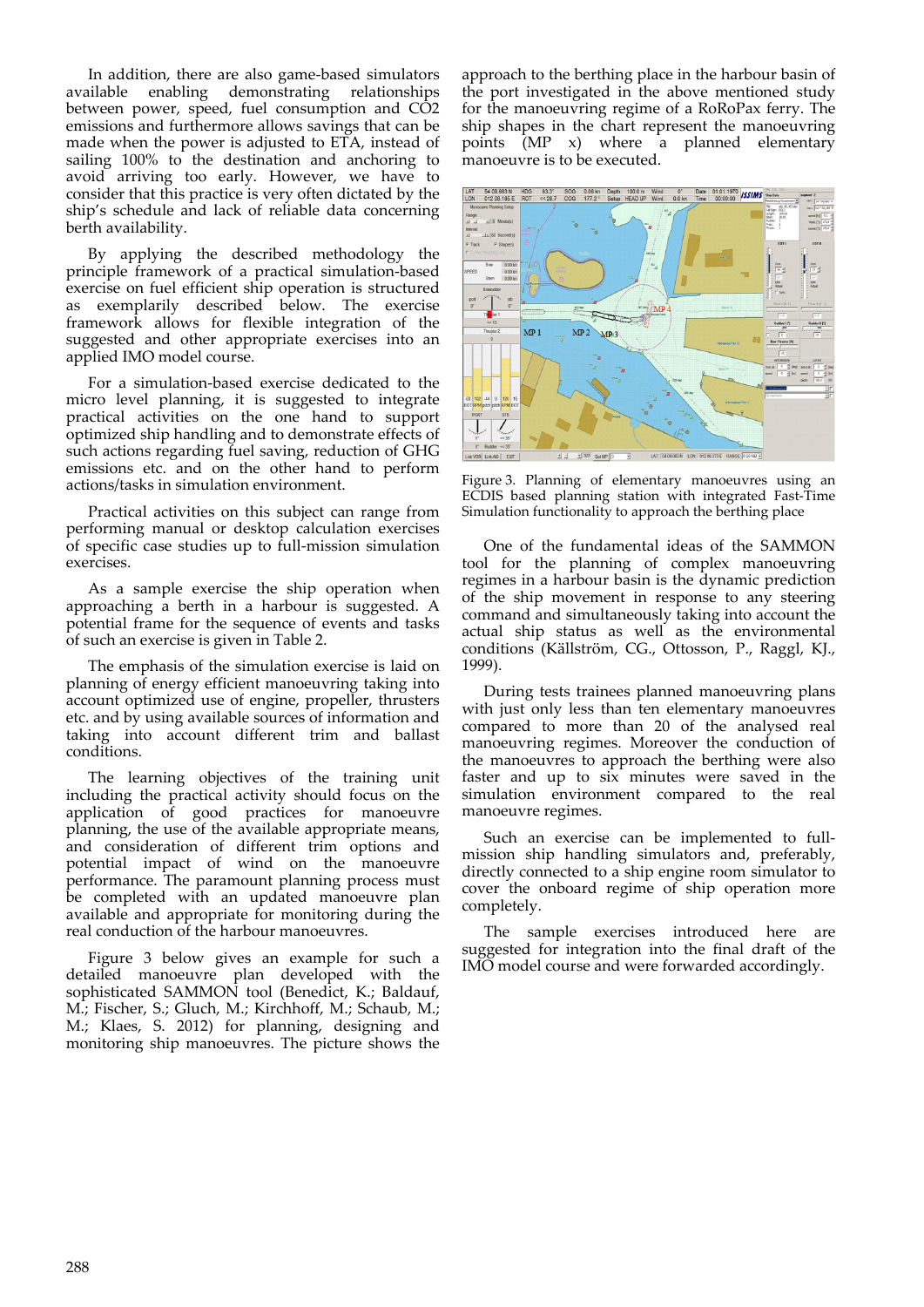|                              | Draft sample exercise scenario "energy-efficient ship operation in harbour areas"                                                                                                                                                                                                                                                                                                                                                                                                                                                                                                                                                                                                                                                            |
|------------------------------|----------------------------------------------------------------------------------------------------------------------------------------------------------------------------------------------------------------------------------------------------------------------------------------------------------------------------------------------------------------------------------------------------------------------------------------------------------------------------------------------------------------------------------------------------------------------------------------------------------------------------------------------------------------------------------------------------------------------------------------------|
| <b>Identifier</b>            | Optimized ship handling I<br>Manoeuvre planning for harbour basin and berthing operation                                                                                                                                                                                                                                                                                                                                                                                                                                                                                                                                                                                                                                                     |
| Training objective           | i.a. / e.g.<br>Manoeuvring in shallow water areas of harbour basin<br>$\bullet$<br>Optimum use of steering and control systems<br>$\bullet$<br>Use of tools for planning and monitoring ship operation considering<br>$\bullet$<br>different trim / ballast conditions                                                                                                                                                                                                                                                                                                                                                                                                                                                                       |
| Simulator tool               | Full mission ship handling simulator                                                                                                                                                                                                                                                                                                                                                                                                                                                                                                                                                                                                                                                                                                         |
| of<br>Standard<br>competence | Master, chief mate (management level) and navigating officers                                                                                                                                                                                                                                                                                                                                                                                                                                                                                                                                                                                                                                                                                |
| Configuration                | e.g. RoRo Ferry ( $L_{oa} = 200$ m; draught = 6,0 m; service speed = 24 kn)                                                                                                                                                                                                                                                                                                                                                                                                                                                                                                                                                                                                                                                                  |
| Traffic situation            | Moderate (about 3 ships per 10 min)                                                                                                                                                                                                                                                                                                                                                                                                                                                                                                                                                                                                                                                                                                          |
| Time of day                  | Daylight                                                                                                                                                                                                                                                                                                                                                                                                                                                                                                                                                                                                                                                                                                                                     |
| Current                      | Realistic (regarding area)                                                                                                                                                                                                                                                                                                                                                                                                                                                                                                                                                                                                                                                                                                                   |
| Environment                  | Wind: moderate, $<$ 4 BF<br>Sea state: low to moderate, average high of wave $\sim$ 2,5 m                                                                                                                                                                                                                                                                                                                                                                                                                                                                                                                                                                                                                                                    |
| Duration                     | Long, $>45$ min                                                                                                                                                                                                                                                                                                                                                                                                                                                                                                                                                                                                                                                                                                                              |
| Visibility                   | More than 8 nm                                                                                                                                                                                                                                                                                                                                                                                                                                                                                                                                                                                                                                                                                                                               |
| Area                         | Harbour area                                                                                                                                                                                                                                                                                                                                                                                                                                                                                                                                                                                                                                                                                                                                 |
| Event-description            | Ferry/Passenger vessel (i.a. equipped with two propellers, bow thrusters) is<br>approaching a harbour area for berthing operation,<br>Communication with shore-based VTS station<br>$\bullet$<br>Passage to berth includes several rudder/engine manoeuvre, also use of<br>$\bullet$<br>thrusters is necessary<br>Passage planning to berth including pre-planning of manoeuvring up to<br>$\bullet$<br>berthing<br>Combined rudder/engine manoeuvres possible to save time while<br>$\bullet$<br>simultaneously keeping safety limits<br>Effects of "squat" on under keel clearance power, speed and fuel<br>$\bullet$<br>consumption in shallow water<br>Situation assessment (including trim operation and speed adaptation)<br>$\bullet$ |

## 5 SUMMARY AND CONCLUSION

Within this paper general IMO activities to reduce pollution of the marine and atmospheric environment have been mentioned and some selected training requirements and needs resulting from latest STCW amendments and developments of model courses are described.

Focus was laid on the development of the model course on energy efficient ship operation.

Moreover, investigations into potential contributions of ships to reduce greenhouse gas emissions that were performed in the frame of the development of the model course and a train‐the trainer training package, are described.

One of the main objectives of the course development is to distribute knowledge and good practices. That is why a good balance of theoretical and practical activities should be provided by the course framework and simulation exercises should be integrated to highlight some key principles.

The main objective of the exemplarily described investigations into the integration of practical activities was to develop the basics for a simulation based training module that supports optimized ship operation by means of enhanced integrated manoeuvring planning and monitoring to assist captains, pilots and navigating officers when entering port entrances and manoeuvring in harbour areas. For this purpose a prototyped manoeuvring assistance system was integrated into a full‐mission simulation environment and tested with respect to potentials for